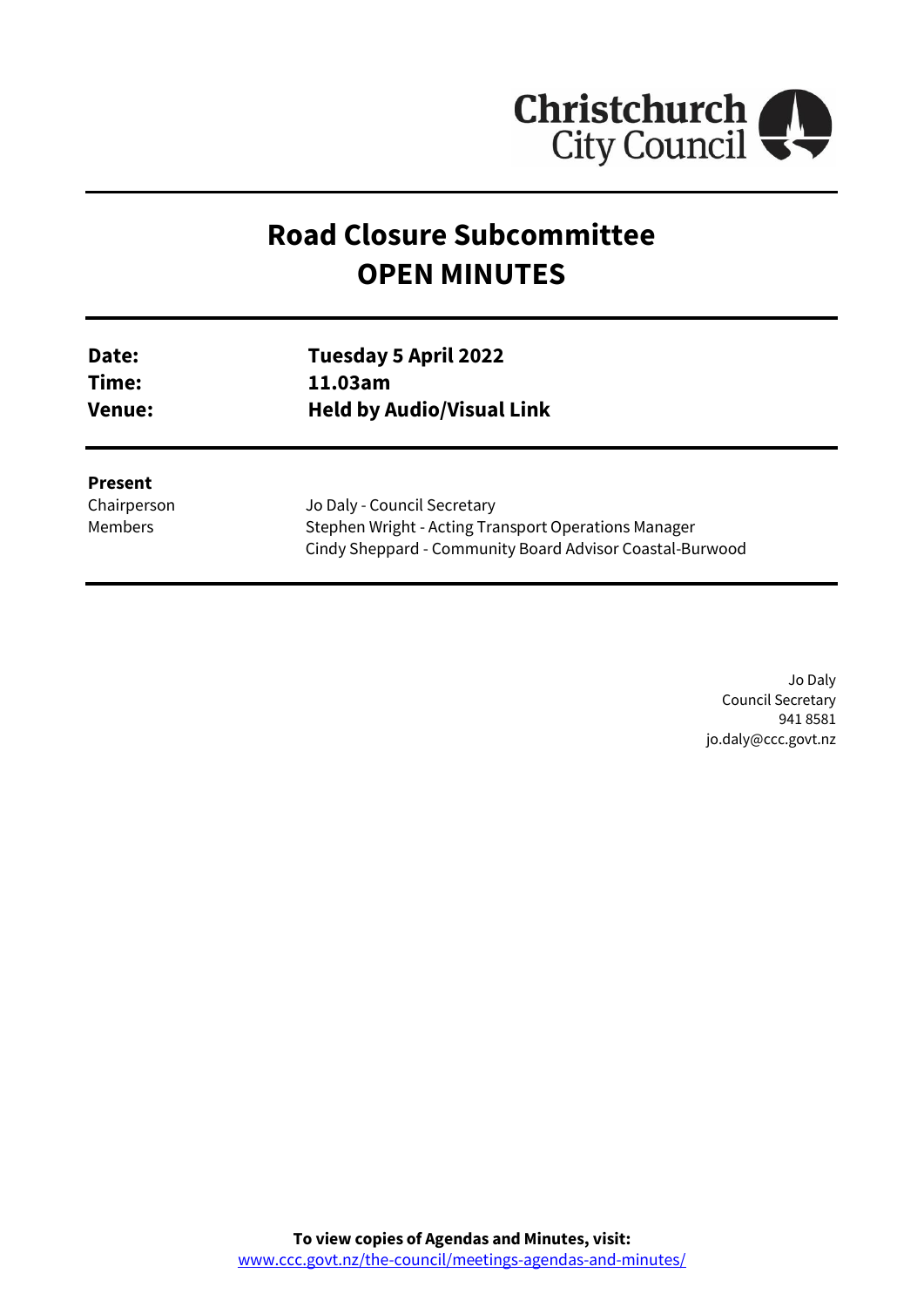**Secretarial Note**: This meeting was held via audio/visual link on the Zoom platform due to New Zealand being at the red setting of the Covid-19 Protection Framework (the Traffic Alert system) on the date the meeting was scheduled. These minutes provide a written summary of the meeting proceedings.

The Chairperson opened the meeting.

## **1. Apologies Ngā Whakapāha**

There were no apologies.

## **2. Declarations of Interest Ngā Whakapuaki Aronga**

There were no declarations of interest recorded.

## **3. Proposed Temporary Road Closures for Red Zone 6 Mountain Bike Challenge**

## **Subcommittee Comment**

The Subcommittee received an overview of the proposed temporary road closures from the Traffic Management Coordinator, Temporary Traffic Management Team. The Subcommittee was advised that this event has been held in this location previously and there have been no issues with road closures associated with the event. The Event Partnerships and Development Advisor for the event was in attendance, and provided information and responded to questions regarding the event and notification .

The Subcommittee acknowledged and considered the information provided by the event organiser on the communication and engagement undertaken on the proposed road closures.

Subcommittee members discussed with Council officers the current protest camp in the red zone land in the vicinity of the proposed road closures for this event. It was agreed that advice should be sought regarding if this has an impact on the officer recommendations for the road closures associated with the event, the event permit or traffic management plan.

Subcommittee members agreed that the meeting be adjourned until Monday 11 April at 11am to enable Council officers to seek advice required before a decision is made on the proposed road closures.

The meeting adjourned at 10.23am to reconvene on Monday 11 April 2022 at 11am via audio/visual link.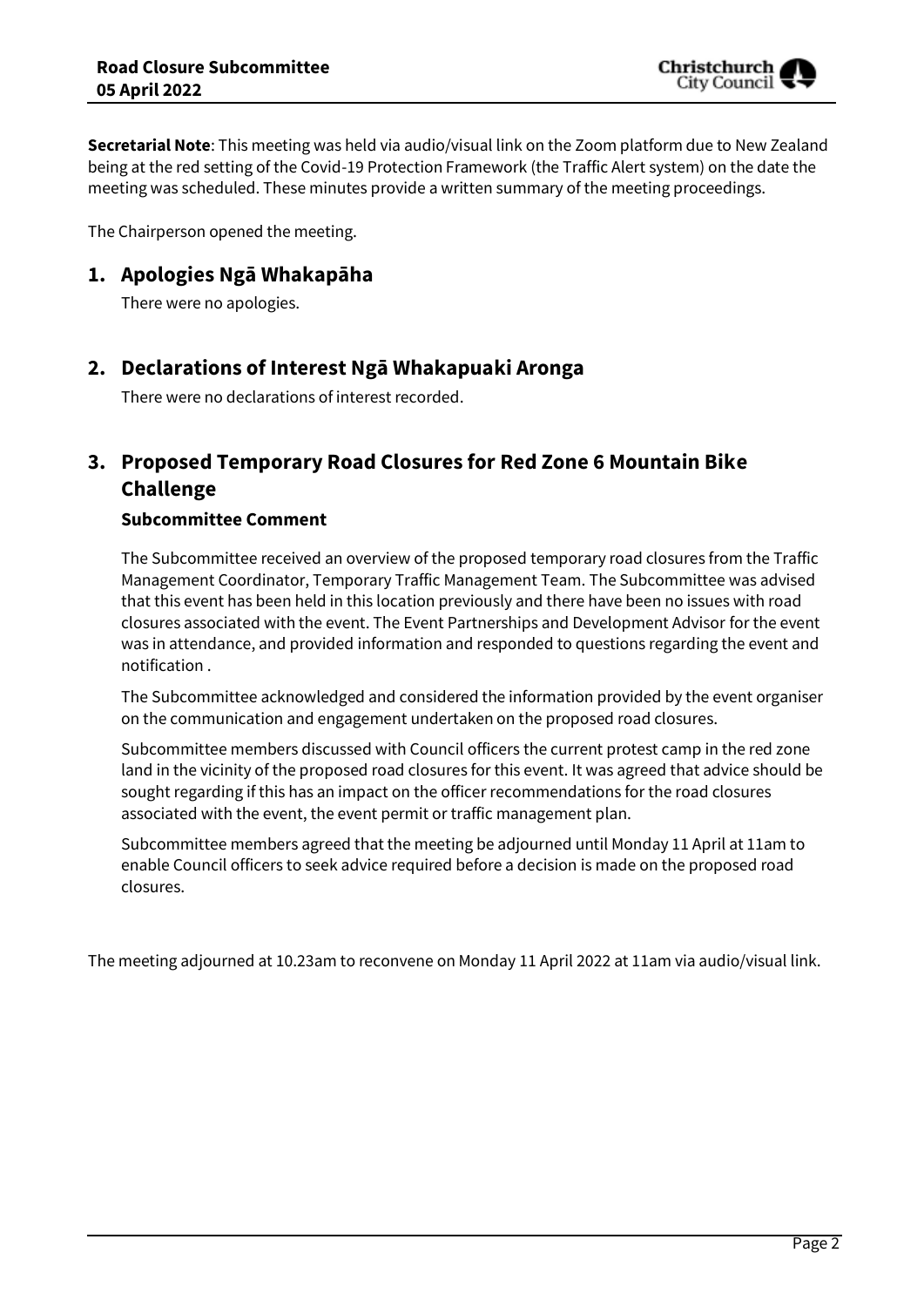



# **Road Closure Subcommittee RECONVENED OPEN MINUTES**

| Date:         | Monday 11 April 2022             |
|---------------|----------------------------------|
| Time:         | 11.02am                          |
| <b>Venue:</b> | <b>Held by Audio/Visual Link</b> |

#### **Present**

Chairperson Members

Jo Daly - Council Secretary Stephen Wright - Acting Transport Operations Manager Cindy Sheppard - Community Board Advisor Coastal-Burwood

> Jo Daly Council Secretary 941 8581 jo.daly@ccc.govt.nz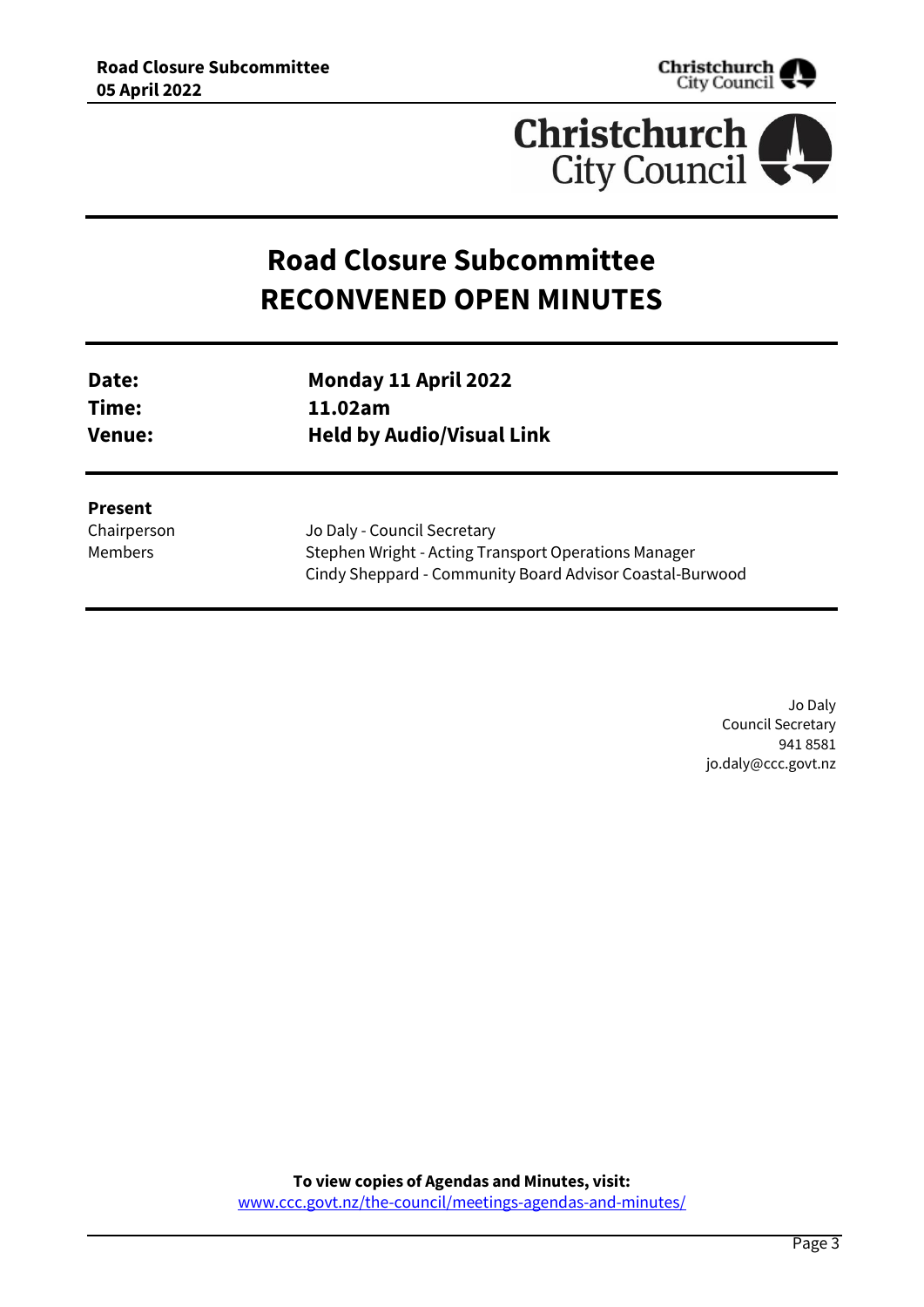

The meeting reconvened at 11.02am.

## **3. Proposed Temporary Road Closures for Red Zone 6 Mountain Bike Challenge**

## **Subcommittee Comment**

The Subcommittee acknowledged that the protest camp remains in the red zone land area in the vicinity of the proposed road closures and that this meeting has been reconvened to enable Council officers to provide advice on how this may impact upon road closures associated with the event.

The Team Leader Temporary Traffic Management and Traffic Management Coordinator were in attendance. They provided advice to the Subcommittee, and advised the event organiser is investigating an alternative location for the event as the originally applied for area may not be available due to the current protest in the red zone land area. It was acknowledged that the situation is changeable.

The Subcommittee was advised that officers recommend that the proposed road closures applied for be considered, and if to be approved include a condition that the event permit be signed and the traffic management plan finalised by the close of business on Wednesday 13 April. Staff will continue to work with the event organiser regarding options for an alternative location for the event.

Council officers responded to Subcommittee member questions, including clarification of the timeframes relating to approval of the event to enable public notification of approved road closures and finalisation of the traffic management plan. Council officers undertook to keep Subcommittee members informed regarding the event location and the approved road closures.

#### **Officer Recommendations Ngā Tūtohu**

That the Road Closure Subcommittee:

- 1. Receive the information in the report.
- 2. Authorise the approval of road closures for the Red Zone 6 Mountain Bike Challenge, proposed to be deployed from 6am to 6pm on Sunday 24 April 2022:
	- a. Brooker Avenue, between Kingsbridge Drive and New Brighton Road
	- b. Stour Drive, between Brooker Avenue and New Brighton Road
	- c. Vivian Street, between Reginald Street and Stour Drive.

## **Subcommittee Resolved RCS/2022/00008**

That the Road Closure Subcommittee:

- 1. Receive the information in the report.
- 2. Note the current protest camp in the red zone land area in the vicinity of the proposed road closures for this event.
- 3. Authorise, subject to resolution 4. the approval of road closures for the Red Zone 6 Mountain Bike Challenge, proposed to be deployed from 6am to 6pm on Sunday 24 April 2022: